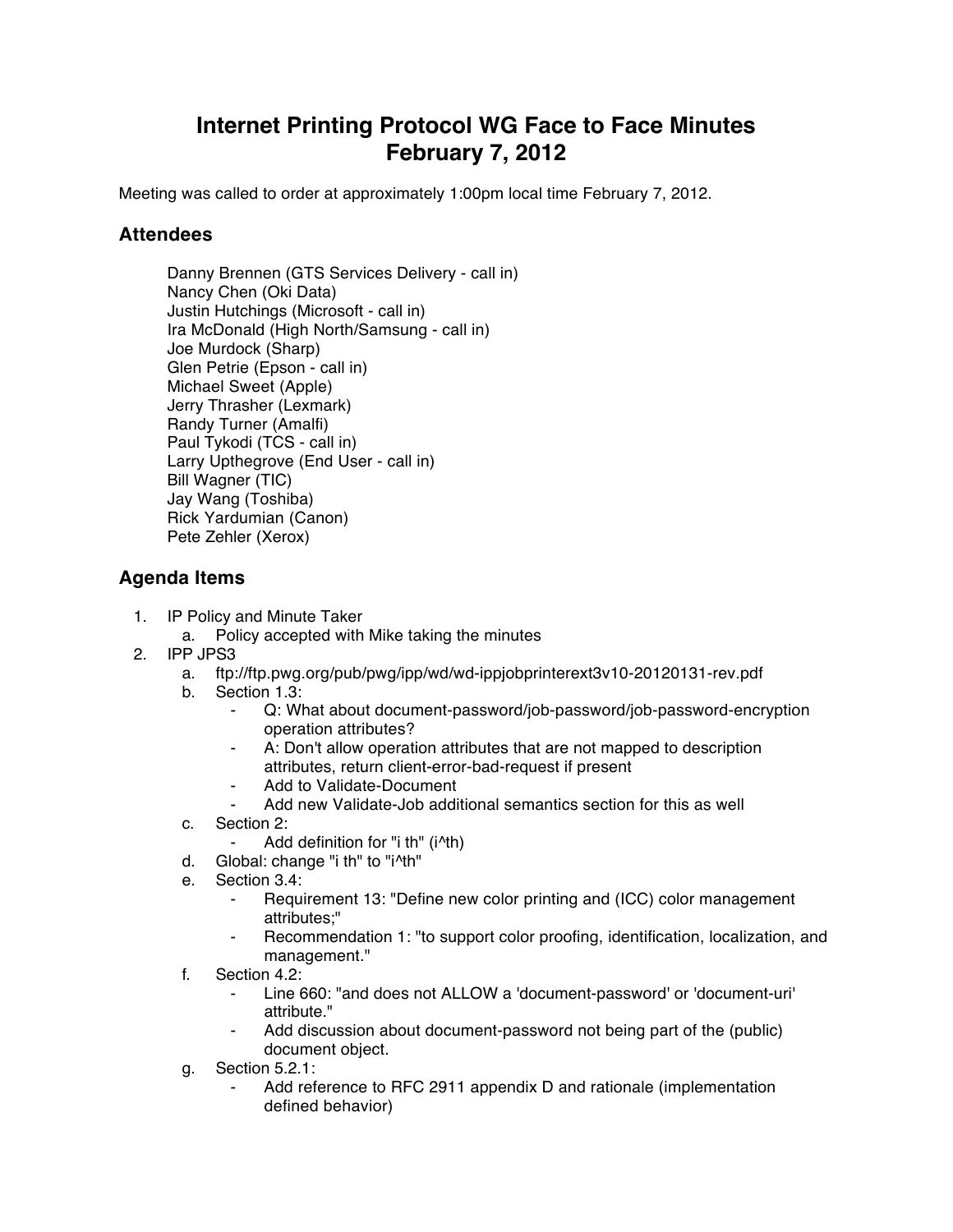- ⁃ abort-job: Change to "cancel-job", 'canceled" state, 'job-canceled-by-system' reason
- ⁃ stop-job: Change to "pause-job"
- Check for "job-paused-by-system" job-state-reason
- h. Section 5.4.1:
	- Line 949: Fix title for 3995
	- Lines 950-951: "to a subscription request (which may be included as part of a job creation request)."
- i. Section 5.5.1:
	- Lines 974-975: "to a document creation request (which may be part of a job creation request)."
- j. Section 5.5.2:
	- Add forward reference to additional semantics for document-metadata.
- k. Section 5.6.15:
	- Line 1119: Fix table reference
- l. Table 6: Add job-state values
- m. Section 5.6.17:
	- Add reference to Validate-Document operation
- n. Section 5.6.28:
	- ⁃ Break out profile-name and profile-uri into subsections.
- o. Table 9:
	- ⁃ Keep notes with table
	- Add SM keywords (like printer-input-tray/printer-output-tray)
- p. Section 5.6.37.2:
	- Fix paragraph style
- q. Section 6.5:
	- ⁃ In the Operation Attributes group
- r. Section 6:
	- ⁃ Add Additional semantics for job-password/-encryption for job creation requests
	- Return client-error-bad-request if job-password is invalid (wrong format/ syntax) and/or job-password-encryption is not a supported value (no leak of information)
- s. Section 7.2:
	- Remove extra cross-reference not found
- t. Section 7.4.5: Fix table 12 reference.
- u. Table 11: "trim-after-sets"? Investigate interactions with multiple-document-handling
- v. Global: "vice-versa", not "visa-versa"
- w. Section 11.3:
	- Update reference to TLS 1.2
- x. Section 11.4:
	- Talk about caching and cache headers
	- ⁃ Talk about HTTP proxies
- y. Issue another interim draft, review, then prototype draft
- 3. IPP Everywhere 1.0
	- a. ftp://ftp.pwg.org/pub/pwg/ipp/wd/wd-ippeve10-20110201-rev.pdf
	- b. Action: Justin to provide some WS-Discovery text/table updates for IPP Everywhere 1.0
	- c. Section 2.2:
		- Update IPP Printer definition to include examples of non-print services
		- Line 197 (Job); an IPP Printer (not just "printer"), drop "of a Job"
		- Make sure Logical and Physical Printer definitions refer to RFC 2911 with section.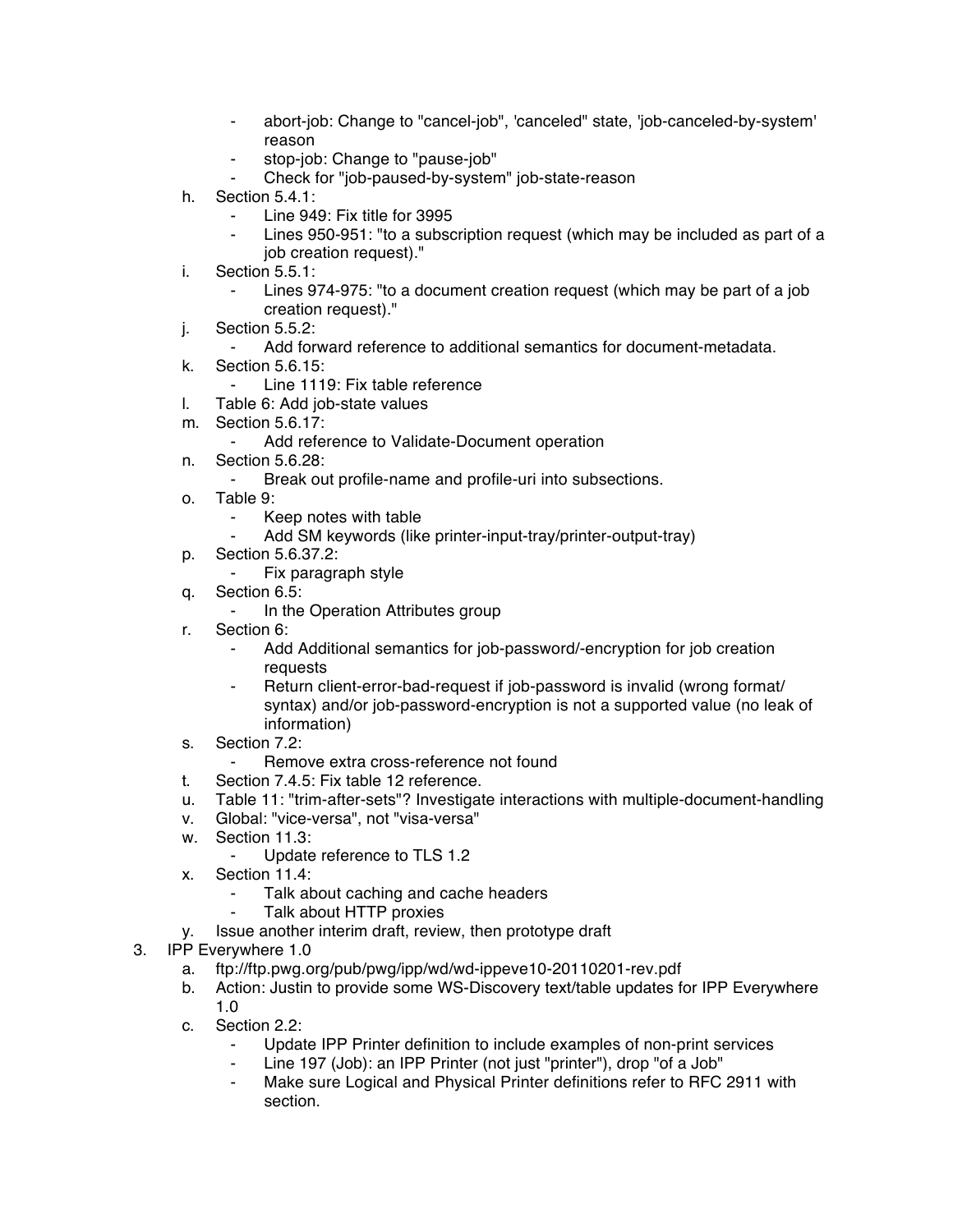- d. Section 2.3:
	- Lines 220-222 (Visible): 'submit imaging job creation requests, and so forth.'
	- Add section on Secure Print
		- Base on JPS2 definition
		- Add discussion about document-password orthogonal but might be used with...
- e. Section 3.1:
	- Line 255: fix numbering of items
	- Lines 265-266: fix numbering of items
- f. Section 3.2.1:
	- Line 275: "can be a Logical Printer (i.e. Service) or a Physical Printer."
- g. Global: Replace "driverless printing" with "printing with generic drivers" (like in IPPS URI scheme)
- i. Section 4.2.2:
	- Action: Randy to supply updated wording for section 4.2.2 on DNS LOC records
- j. Section 4.2.3:
	- First paragraph is heading
	- Rest of paragraph is on lines 553-555 after section 4.2.3.2.
	- ⁃ Remove extra copies of "air" and "pdl"
	- Talk about common truncation to 512 octets for unicast
	- Prioritize key/value pairs
	- ⁃ Document error handling for truncated packets
- k. Table 2: Fix references for "air" and "pdl"
- l. Sections 4.2/4.3: Add forward references to a normative appendix on smart truncation of strings, add reference to IETF Unicode normalization reference.
- m. Section 4.3:
	- Make the list of examples a list of subsections defining the correct behavior.
- n. Section 5.1: HTTP Requirements
	- ⁃ Add cache header info
	- Add proxy info
	- Subsection for each header.
- $\Omega$ . Section 5.2:
	- ⁃ Put "e.g. cancellation" in parenthesis
- p. Update title to "IPP Everywhere" (without version)
- q. Action: Mike to update charter: Media Names, IPP Everywhere, IPP Multifunction
- r. Table N work on notes "Required in addition to those operations defined for the IPP/2.0 conformance level", etc.
- s. Table N CONDITIONALLY REQUIRED for printers that support ...
- t. Table N: Add "required" to titles
- u. Add "Paid Imaging Services" to terminology (coordinate with JPS3 terminology)
- v. Section 5.3.1:
	- ⁃ Drop DESCRIPTION as a required part of 1284 device IDs
	- ⁃ "truncate the Device ID string at a key/value boundary without ..." with crossreference to normative appendix
	- ⁃ "followed by the optional and vendor key/value pairs prioritized by Client software requirements."
	- ⁃ "often have lower limits" instead of hard limits
	- Break required and recommended order of key/value pairs into a list
- w. Table 5: Add job-password-supported, job-password-encryption-supported, CONDITIONALLY REQUIRED on Secure Print feature
- x. Table 6: Add reference for document-name 5100.5 and 2911
- y. Table 6: Add job-password, job-password-encryption, CONDITIONALLY REQUIRED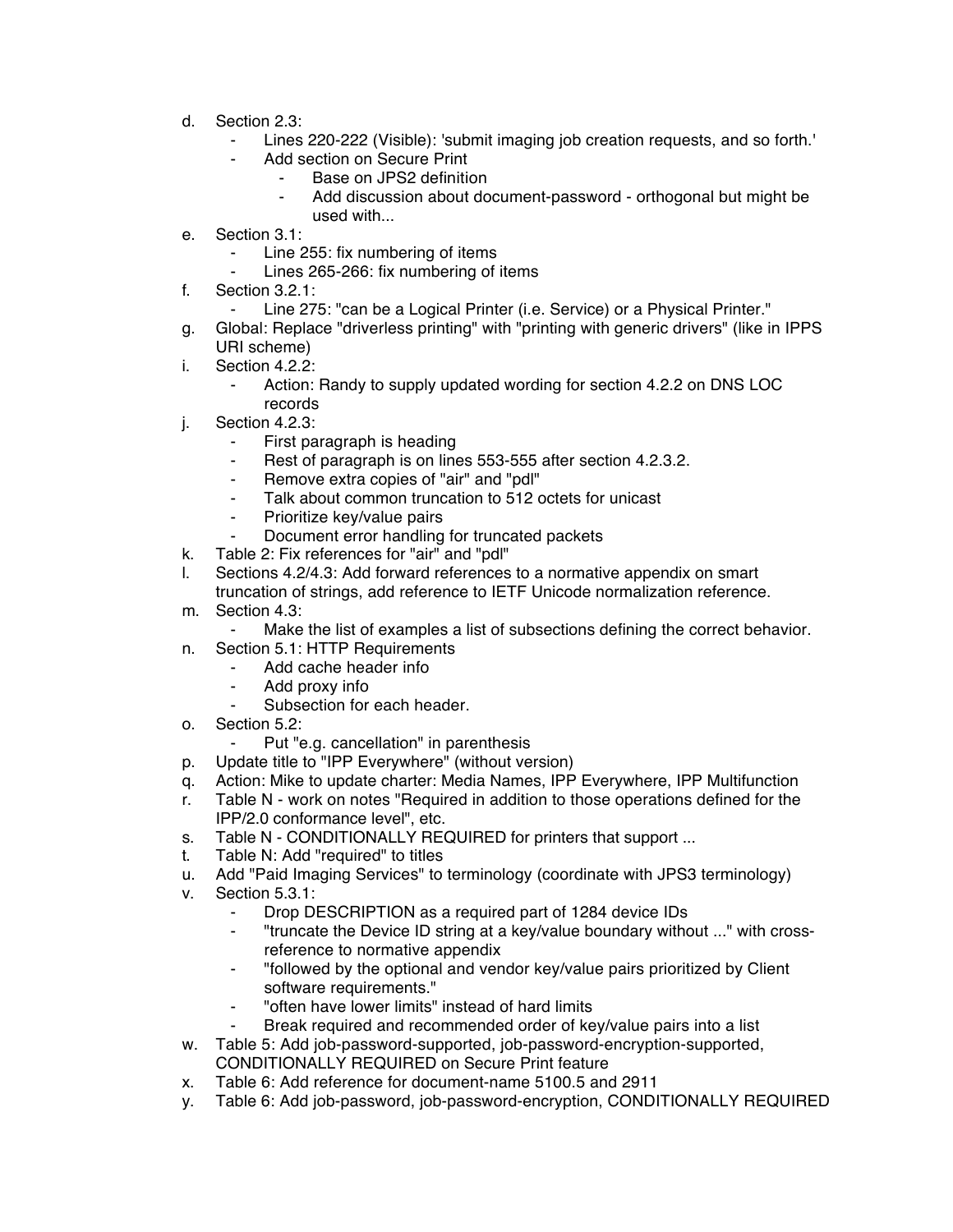on Secure Print feature

- z. Table 6: Drop JPEG from note 4 list
- a. What about additional attribute for document-password
	- Not necessary
	- JPS3: Expand on document-password description to include clear text password, OAuth token, etc.
	- SM/PJT: Change DocumentPassword back to Base64Binary
- b. Table 8: Remove all xxx-preferred attributes
- c. Section 7.1: "ipp-everywhere" (no version number)
	- ⁃ Update in registration info as well
- d. Section 8.1: Drop version number from keyword
- e. Section 8.2:
	- Fix cross references to sections
	- ⁃ Break into numbered lists
	- Add document-password
	- Move job-password/-encryption requirements to separate named feature list
	- ⁃ "Paid Print Services"
	- Review updated tables for other required/conditionally required attributes
- 4. IPP over HTTPS Transport Binding and "ipps" URI Scheme
	- a. ftp://ftp.pwg.org/pub/pwg/ipp/wd/draft-mcdonald-ipps-uri-scheme-04.pdf
	- b. Make sure IPPEVE reference points to the IPP WG web page
	- c. Section 3.1/3.2: Don't forget missing "to" in "connection TO the target endpoint"
	- d. Section 4.2: Fix indentation of note
	- e. Check conformance requirements and security considerations for 2817
		- ⁃ 2817 is listed on line 773
		- This would be extending 'ipp' URI scheme, not appropriate for this one, right?
		- Just informative references to 2817
- 5. PWG Media Names 2.0
	- a. ftp://ftp.pwg.org/pub/pwg/ipp/wd/wd-pwgmsn20-20120201-rev.pdf
	- b. Title: "PWG Media Name (MSN)"
	- c. Version number in filename
	- d. Add vendor and custom naming conventions for other kinds of media names (coating, grain, source, tooth)
	- e. Add all of the existing media names with localized names
	- f. Abstract: Add coating, grain, source, and tooth
	- g. Add disc sizes
	- h. Section 1.1:
		- Line 167: Characteristics or properties instead of attributes
		- ⁃ Line 175: "no accommodation is made" (instead of affordance)
		- Line 178: "or the inner and outer diameters of a disc"
		- Move first sentence to top of paragraph, "Except for roll paper sizes,"
		- Maybe break this up into cut sheets, discs, and rolls
		- Add additional media names (coatings, etc.)
		- ⁃ Line 179: "color property", "set of Media Color Names", etc.
	- i. Section 1.2:
		- Line 184: Drop second half of sentence (end at "program to program communications."
		- Line 248: "This specification defined standard English localizations", move to front of paragraph.
		- Add sRGB information for color names
		- ⁃ Fallback presentation? Maybe recommended presentation?
			- Add initial localization example (key-word  $=$  Key Word)
	- j. Table 1: Add a footnote about initial localization -> key-word becomes Key Word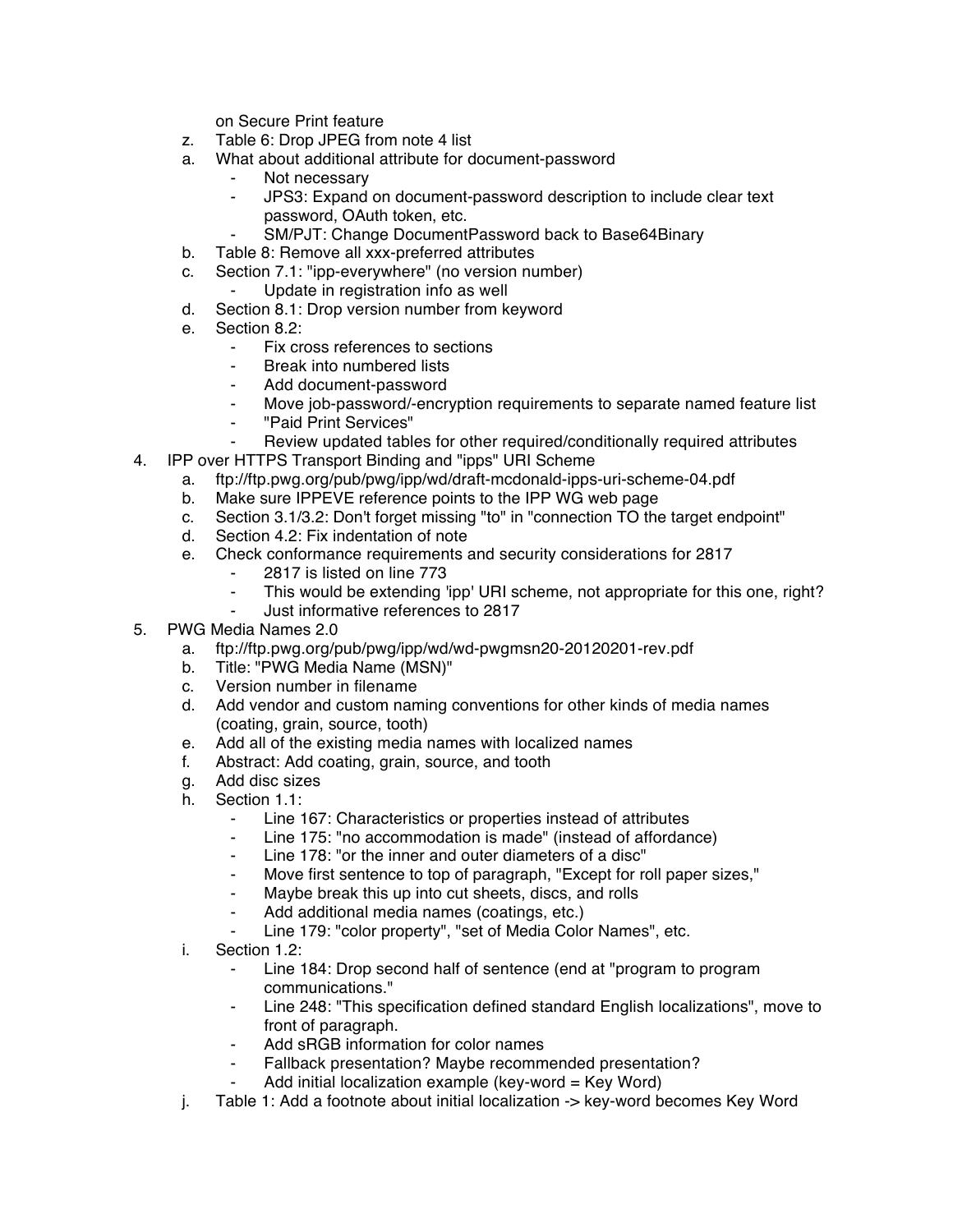- k. Check if there is an IANA registry for RFC 2534 values...
	- FRFC 2506 has media features lists<br>FREE Repressive has in the Probably not an issue based on pro-
	- Probably not an issue based on preliminary investigation
- l. Global: Use "org.pwg" for all vendor name examples.
- m. Section 3.x:
	- Add new Derived Media subsection
	- "derived user-name standard-name"
- n. Action: Mike to update media name ABNF and provide regular expressions for validation
- o. Table 2:
	- ⁃ Dark Mustard: Drop "mmmmmm"
	- Change to Color (Qualifier)
	- ⁃ Investigate adding color swatches to table
	- ⁃ Action: Glen to research dark gray and light silver issues identified in draft of MSN2
- p. Section 4: Additional text for Printer MIB colorant name usage?
- q. Section 4.1:
	- Update ABNF to allow for multiple RGB[A] values
- r. Section 4.2:
	- ⁃ Update ABNF to allow for multiple \_RGB[A] values
- s. Section 5.1:
	- Lines 552-553: Conforming implementations MUST ...
	- ⁃ Add "disc" to ABNF
- t. Global: Search and destroy "shall"
- u. Section 5.1.1:
	- ⁃ Add "vendor" and "disc"
- v. Table 3:
	- ⁃ Replace Government Letter/Legal with dimensional names
	- US Letter (Extra), etc. (qualifier in parenthesis)
	- ⁃ European Fanfold -> Fanfold (European)
	- A, A Plus, Super A, B, B Plus, Super B, D, E, F -> Dimensional names
	- Add Envelope to 10x13, etc. envelope sizes
	- Add Engineering to C/D/E/F
	- ⁃ Wide Format => dimensional name
- w. Table 4:
	- A4 Tab, A4 Extra -> A4 (Tab), A4 (Extra)<br>- A4 xN -> A4xN (no space between name
		- A4  $xN \rightarrow A4xN$  (no space between name and x)
- x. Table 5:
	- ⁃ Folio Special -> Folio (Special)
- y. Table 6:
	- ⁃ Oufuku -> Oufuku Reply Postcard
- z. Table 7:
	- Dai Pa Kai -> Chinese 8k (Large)
	- ⁃ Pa Kai -> Chinese 16k (Large)
	- Juuro Ku Kai -> Chinese 4k (Large)?
- a. Section 11:
	- Add Glen as a contributor

## **Next Steps / Open Actions**

- Next IPP conference call February 27, 2012 at 1:00pm (ET)
- Post updated IPP over HTTPS Transport Binding and "ipps" URI Scheme draft and request